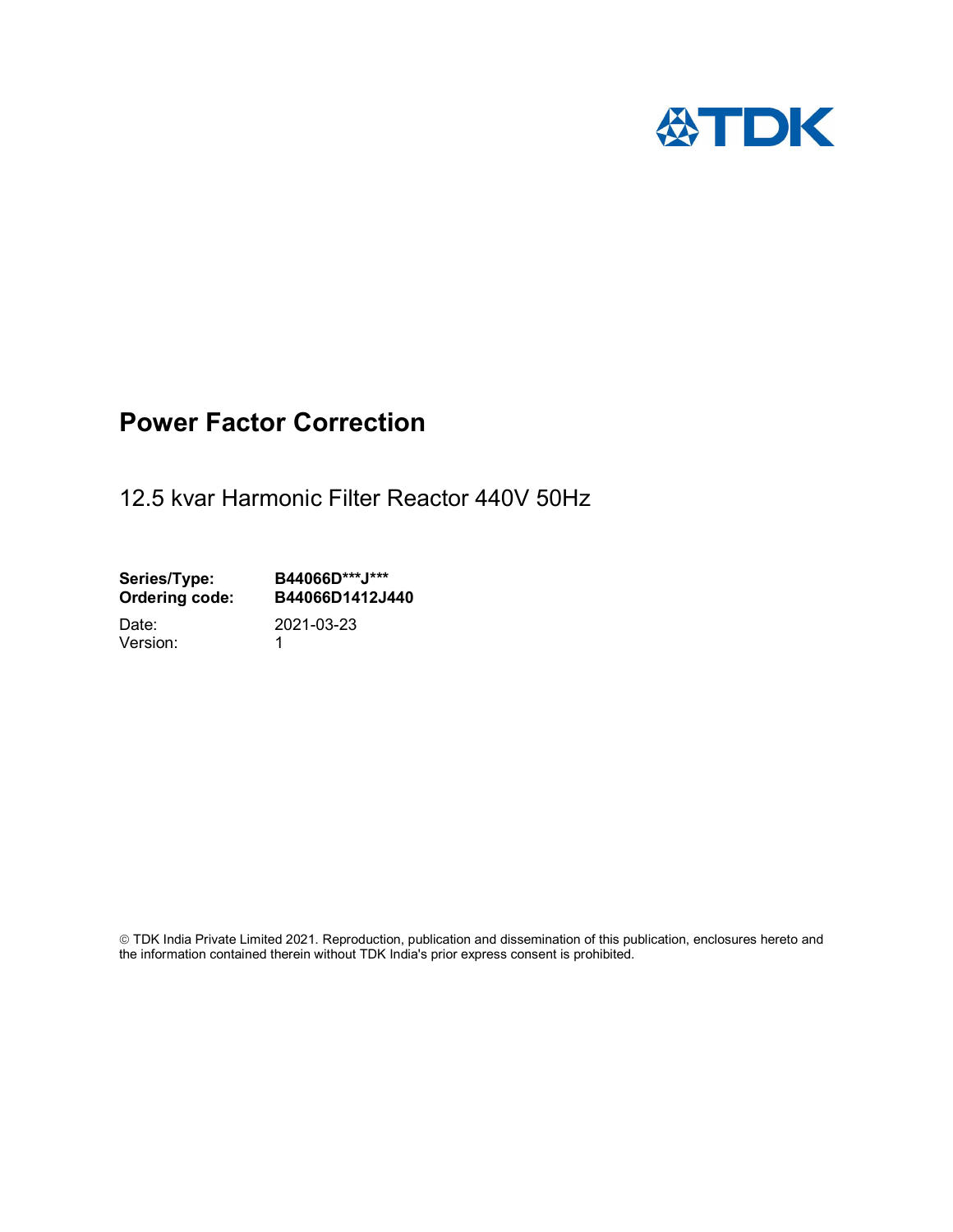# TDK

### Power Factor Correction and Content of Content of Content of Content of Content of Content of Content of Content of Content of Content of Content of Content of Content of Content of Content of Content of Content of Content

### 12.5 kvar Harmonic Filter Reactor 440V 50Hz B44066D\*\*\*J\*\*\*

#### **Characteristics**

- $\blacksquare$  Highest linearity
- Temperature control via micro switch in inner coil
- $\blacksquare$  Highest life time by high quality materials
- **Low losses**
- $\blacksquare$  High overloading capability
- Safety device, temperature micro switch
- Copper winding
- **Low noise**



| Technical data                                  |               |             |
|-------------------------------------------------|---------------|-------------|
| De-tuning factor p                              | 14            | %           |
| Effective filter output $Q_C$                   | 12.5          | kvar        |
| Rated voltage $V_R$ <sup>1)</sup>               | 440           | V           |
| Rated frequency f                               | 50            | Hz          |
| Ambient temperature / Insulation class          | 40/H          | $^{\circ}C$ |
| Capacitance C delta (tot.)                      | 176.7         | μF          |
| Inductivity L                                   | $3 - 8.03$    | mH          |
| Fundamental current 11 <sup>3)</sup>            | 17.39         | A           |
| Linear up to $4$ )                              | 23.46         | A           |
| Effective current $IRMS$ <sup>2)</sup>          | 17.52         | A           |
| Rated harmonic voltages (3rd/5th/7th/11th/13th) | 0.5/6/5/3.5/3 | %           |
| Temperature protection (NC)                     | yes           |             |
| Total losses $P_D$                              | 120           | W           |
| Total weight                                    | 16            | kg          |

<sup>1)</sup> Voltage rise up to 106% of rated voltage is considered in current  $I_{\text{eff}}$ .

<sup>2)</sup>  $I_{eff} = \sqrt{(I_1^2 + I_3^2 + ... I_x^2)}$ 

<sup>3)</sup>  $11 = 1.06$   $\cdot$   $I_R$  ( $I_R$  = Capacitor current 50Hz)

<sup>4)</sup> Linear current =  $1.43$   $\cdot$  I<sub>R</sub> (I<sub>R</sub> = Capacitor current 50Hz)

#### **Connection**

| Line                | l 1U1-1V1-1W1 |
|---------------------|---------------|
| Capacitors          | l 1U2-1V2-1W2 |
| Temperature control | 1 O<br>ے- ا   |

#### Reference standard IEC60076-6

CAP FILM ES PFC PM 2021-03-23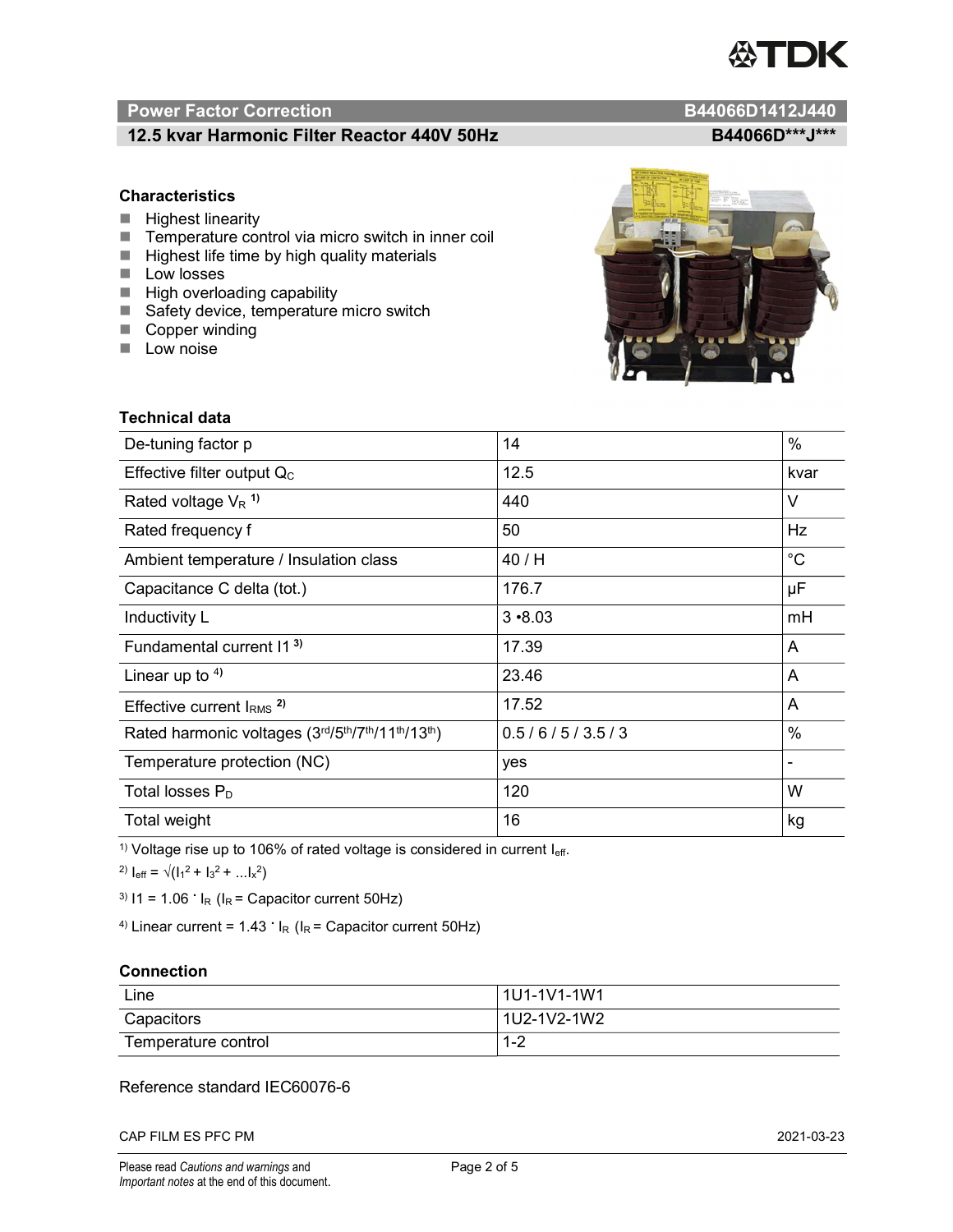

#### Power Factor Correction and B44066D1412J440

#### 12.5 kvar Harmonic Filter Reactor 440V 50Hz B44066D\*\*\*J\*\*\*

#### Dimensional drawings



#### **Dimensions**

| L/mm  | 225          | b/mm  | 112       |
|-------|--------------|-------|-----------|
| H/mm  | 205          | e/mm  | $100 + 5$ |
| W/mm  | 155±5        | d1/mm | 10.8      |
| 11/mm | 190          | d2/mm | 15.5      |
| 12/mm | 190          | A     | 175       |
| n1/mm | 150          | B     | 95        |
| n2/mm | $97.5 \pm 3$ | Ø     | 6.5       |

#### Cautions and warnings

- Do not install the reactor in case of any visible damages.
- $\blacksquare$  Installation must be done by skilled personnel only.
- Do not use or store harmonic filter reactors in corrosive atmosphere, especially where chloride gas, sulphide gas, acid, alkali, salt or similar substances are present.
- $\Box$  Do not touch the device during operation: all electrically active parts of this equipment such as windings, electronic components, leads, fuses and terminals carry a dangerous voltage which can lead to burns or electric shock.
- Covers which protect these electrically active parts from being touched must not be opened or removed during operation.
- Before any assembly or maintenance work is started, all installations and equipment must be disconnected from the power source.
- Noncompliance with these instructions may lead to death, serious injury or major damage to equipment.

FAILURE TO FOLLOW CAUTIONS MAY RESULT, WORST CASE, IN PREMATURE FAILURES OR PHYSICAL INJURY.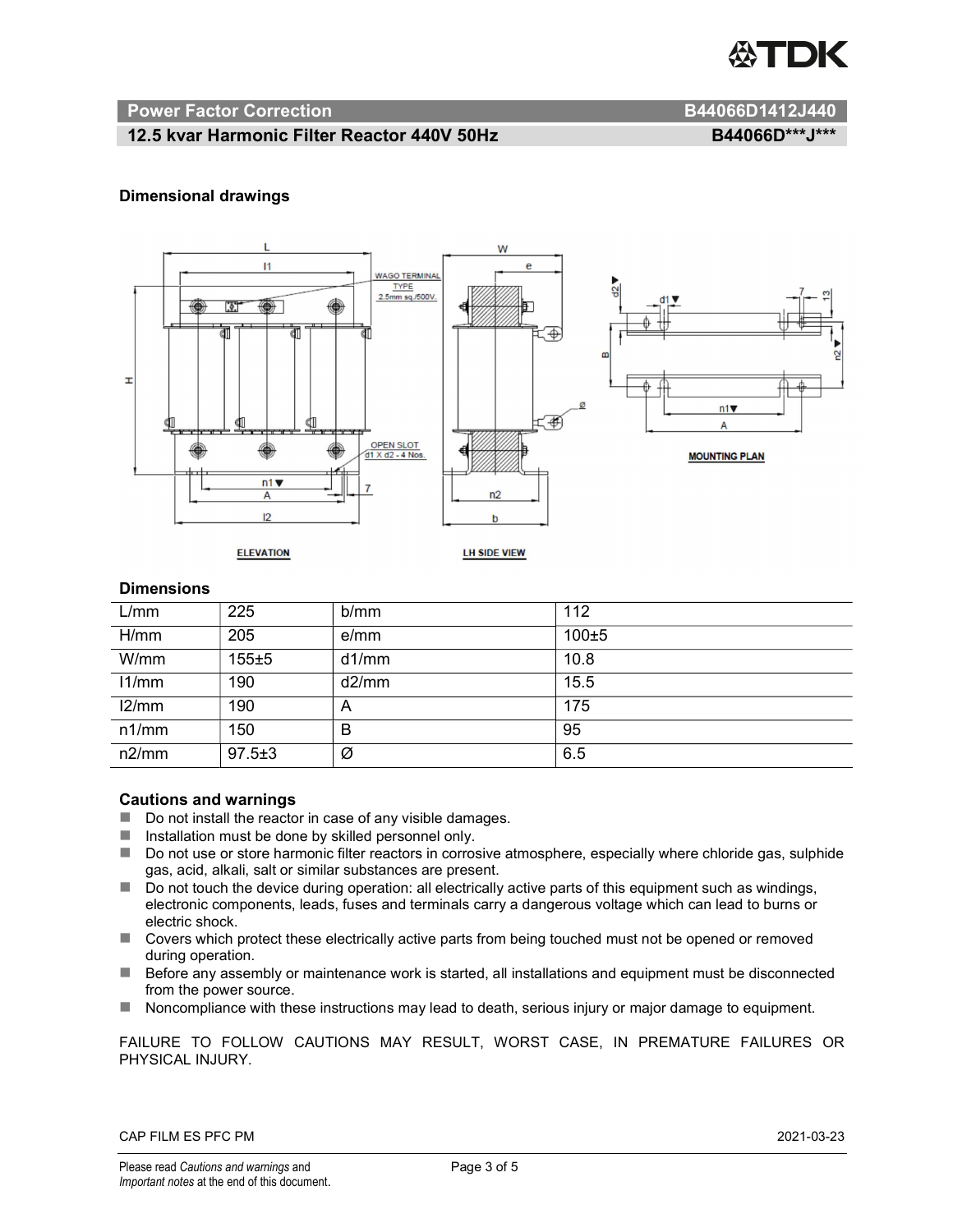

### Power Factor Correction **B44066D1412J440**

#### 12.5 kvar Harmonic Filter Reactor 440V 50Hz B44066D\*\*\*J\*\*\*

The following applies to all products named in this publication:

- 1. Some parts of this publication contain statements about the suitability of our products for certain areas of application. These statements are based on our knowledge of typical requirements that are often placed on our products in the areas of application concerned. We nevertheless expressly point out that such statements cannot be regarded as binding statements about the suitability of our products for a particular customer application. As a rule we are either unfamiliar with individual customer applications or less familiar with them than the customers themselves. For these reasons, it is always ultimately incumbent on the customer to check and decide whether a product with the properties described in the product specification is suitable for use in a particular customer application.
- 2. We also point out that in individual cases, a malfunction of electronic components or failure before the end of their usual service life cannot be completely ruled out in the current state of the art, even if they are operated as specified. In customer applications requiring a very high level of operational safety and especially in customer applications in which the malfunction or failure of an electronic component could endanger human life or health (e.g. in accident prevention or life-saving systems), it must therefore be ensured by means of suitable design of the customer application or other action taken by the customer (e.g. installation of protective circuitry or redundancy) that no injury or damage is sustained by third parties in the event of malfunction or failure of an electronic component.
- 3. The warnings, cautions and product-specific notes must be observed.
- 4. In order to satisfy certain technical requirements, some of the products described in this publication may contain substances subject to restrictions in certain jurisdictions (e.g. because they are classed as hazardous). Useful information on this will be found in our Material Data Sheets on the Internet (www.tdk-electronics.tdk.com/material). Should you have any more detailed questions, please contact our sales offices.
- 5. We constantly strive to improve our products. Consequently, the products described in this publication may change from time to time. The same is true of the corresponding product specifications. Please check therefore to what extent product descriptions and specifications contained in this publication are still applicable before or when you place an order.

We also reserve the right to discontinue production and delivery of products. Consequently, we cannot guarantee that all products named in this publication will always be available. The aforementioned does not apply in the case of individual agreements deviating from the foregoing for customer-specific products.

- 6. Unless otherwise agreed in individual contracts, all orders are subject to our General Terms and Conditions of Supply.
- 7. Our manufacturing sites serving the automotive business apply the IATF 16949 standard. The IATF certifications confirm our compliance with requirements regarding the quality management system in the automotive industry. Referring to customer requirements and customer specific requirements ("CSR") TDK always has and will continue to have the policy of respecting individual agreements. Even if IATF 16949 may appear to support the acceptance of unilateral requirements, we hereby like to emphasize that only requirements mutually agreed upon can and will be implemented in our Quality Management System. For clarification purposes we like to point out that obligations from IATF 16949 shall only become legally binding if individually agreed upon.